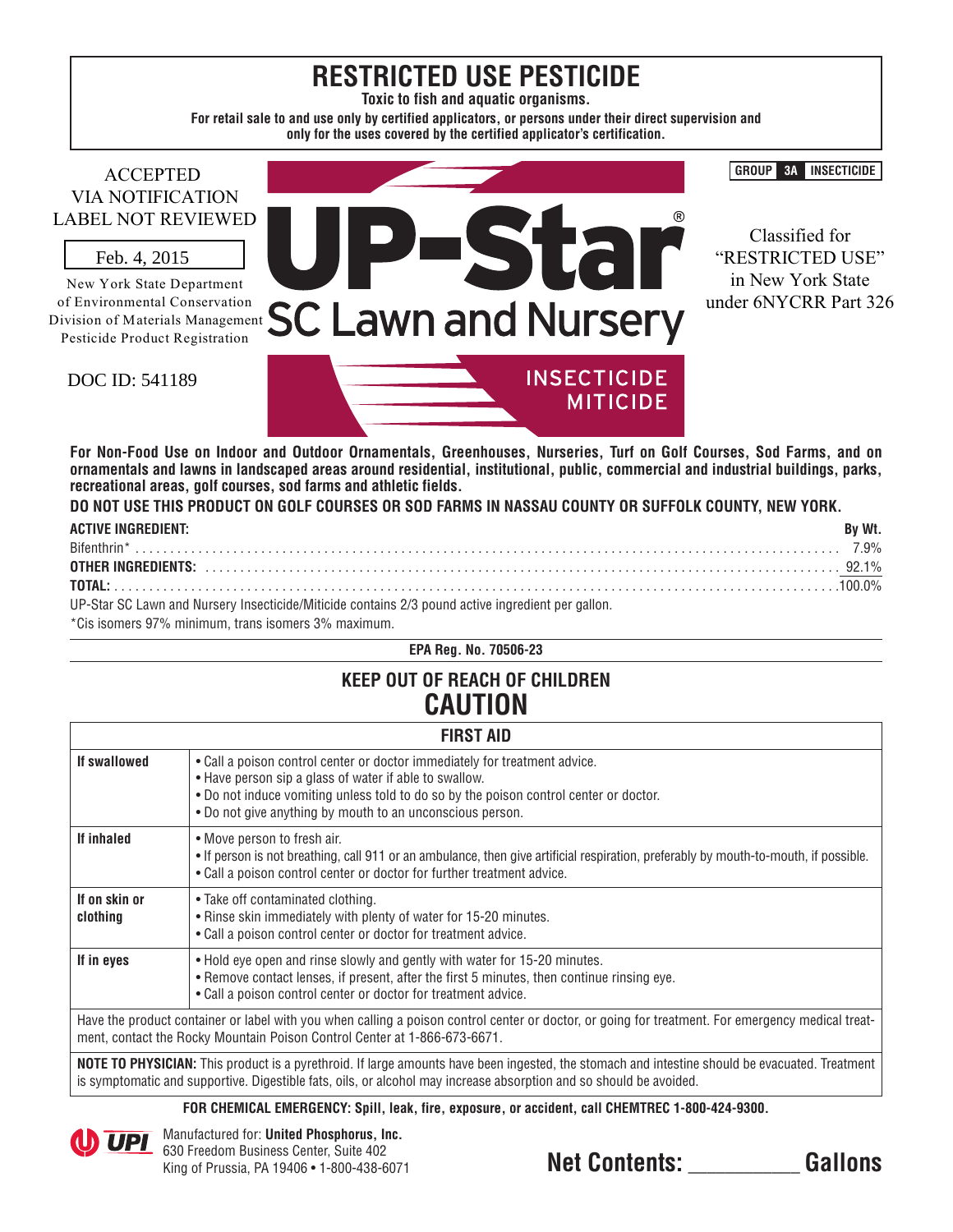## **PRECAUTIONARY STATEMENTS Hazards to Humans and Domestic Animals CAUTION**

Harmful if swallowed, inhaled or absorbed through skin. Avoid contact with skin, eyes or clothing. Avoid breathing spray mist. Wash thoroughly with soap and water after handling.

#### **Personal Protective Equipment:**

Some materials that are chemical-resistant to this product are listed below. If you want more options, follow the instructions for category C on an EPA chemical resistance category selection chart.

#### **Applicators and other handlers (other than mixers and loaders) must wear:**

- Long-sleeved shirt and long pants
- Chemical-resistant gloves such as barrier laminate, butyl rubber, nitrile rubber, neoprene rubber, polyvinyl chloride or Viton.
- Shoes plus socks

#### **Mixers and Loaders must wear:**

- Long-sleeved shirt and long pants
- Chemical-resistant gloves such as barrier laminate, butyl rubber, nitrile rubber, neoprene rubber, polyvinyl chloride or Viton.
- Shoes plus socks
- Protective eyewear

Follow manufacturer's instructions for cleaning/maintaining PPE. If no such instructions for washables, use detergent and hot water. Keep and wash PPE separately from other laundry.

#### **USER SAFETY RECOMMENDATIONS**

Users should:

- Wash hands before eating, drinking, chewing gum, using tobacco or using the toilet.
- Remove clothing immediately if pesticide gets inside. Then wash thoroughly and put on clean clothing.
- Remove PPE immediately after handling this product. Wash outside of gloves before removing. As soon as possible, wash thoroughly and change into clean clothing.

## **Environmental Hazards**

This pesticide is extremely toxic to fish and aquatic invertebrates. Drift and run-off from treated areas may be hazardous to aquatic organisms in neighboring areas. To protect the environment, do not allow pesticide to enter or run off into storm drains, drainage ditches, gutters or surface waters. Applying this product in calm weather when rain is not predicted for the next 24 hours will help to ensure that wind or rain does not blow or wash pesticide off the treatment area. Rinsing application equipment over the treated area will help avoid runoff to water bodies or drainage systems.

This product is highly toxic to bees exposed to direct treatment or residues on blooming crops or weeds. Do not apply this product or allow to drift to blooming crops if bees are visiting the treatment area.

## **DIRECTIONS FOR USE RESTRICTED USE PESTICIDE**

It is a violation of Federal Law to use this product in a manner inconsistent with its labeling. Do not apply this product in a way that will contact workers or other persons, either directly or through drift. Only protected handlers may be in the area during applications. For any requirements specific to your State or Tribe, consult the agency responsible for pesticide regulation.

Do not water the treated area to the point of runoff. Do not make applications during rain.

#### Do not apply by air.

Application is prohibited directly into sewers or drains, or to any area like a gutter where drainage to sewers, storm drains, water bodies, or aquatic habitat can occur. Do not allow the product to enter any drain during or after application.

#### **Additional Application Restrictions for Residential Outdoor Surface and Space Sprays:**

All outdoor applications must be limited to spot or crack and crevice treatments only, except for the following permitted uses:

- 1. Treatment to soil or vegetation around structures;
- 2. Applications to lawns, turf, and other vegetation;

3. Applications to building foundations up to a maximum height of 3 feet. Other than applications to building foundations, all outdoor applications to impervious surfaces such as sidewalks, driveways, patios, porches and structural surfaces (such as windows, doors, and eaves) are limited to spot and crack and crevice applications only.

## **AGRICULTURAL USE REQUIREMENTS**

Use this product only in accordance with its labeling and with the Worker Protection Standard 40 CFR part 170. This Standard contains requirements for the protection of agricultural workers on farms, forests, nurseries, and greenhouses, and handlers of agricultural pesticides. It contains requirements for training, decontamination, notification, and emergency assistance. It also contains specific instructions and exceptions pertaining to the statements on this label about personal protective equipment (PPE), and restricted-entry interval. The requirements in this box only apply to uses of this product that are covered by the Worker Protection Standard.

Do not enter or allow worker entry into treated areas during restrictedentry interval (REI) of **12** hours.

PPE required for early entry to treated areas that is permitted under the Worker Protection Standard and that involves contact with anything that has been treated, such as plants, soil, or water, is:

- Coveralls.
- Chemical-resistant gloves, such as barrier laminate or butyl rubber or nitrile rubber or neoprene rubber or polyvinyl chloride or Viton.
- Shoes plus socks.

**California Specific Requirements for Greenhouse Applicators and Harvesters**

In addition to following all applicable precautionary statements, the following is required for greenhouse applicators and harvesters:

**Greenhouse Applicator:** Greenhouse applicators must wear a full body chemical-resistant protective suit (such as barrier laminate, butyl rubber, nitrile rubber, polyvinyl chloride, or equivalent).

**Reapplication Interval:** Reapplications to greenhouses must be at intervals of 30 days or longer.

**Greenhouse Harvesters:** Greenhouse harvesters must wear regularlength gloves plus a long sleeved shirt or elbow-length (gauntlet type) gloves during the 30 days following application.

Do not apply this product through any kind of irrigation system.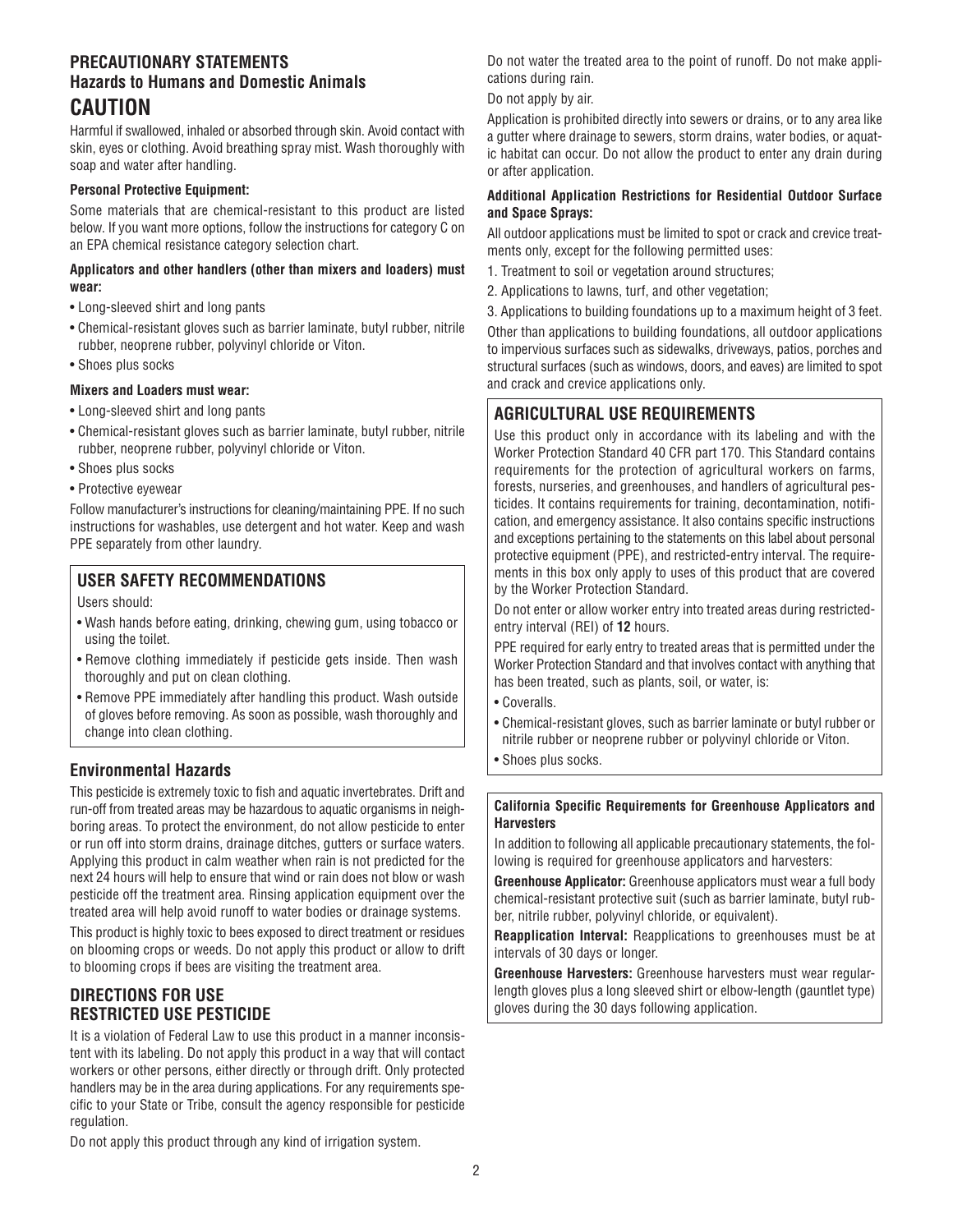#### **Non-Agricultural Use Requirements**

The requirements in this box apply to uses of this product that are NOT within the scope of the Worker Protection Standard for agricultural pesticides (40 CFR Part 170). The WPS applies when this product is used to produce agricultural plants on farms, forests, nurseries and greenhouses.

Do not allow people or pets on treated surfaces until the spray has dried. Do not touch treated surface until dry.

## **STORAGE AND DISPOSAL**

**Prohibitions:** Do not contaminate water, food, or feed by storage or disposal.

**Pesticide Storage:** Keep out of reach of children and animals. Store in original containers only. Store in a cool, dry place and avoid excess heat. Carefully open containers. After partial use replace lids and close tightly. Do not put concentrate or dilute material into food or drink container.

**In case of spill, avoid contact, isolate area and keep out animals and unprotected persons. Confine spills.** 

**To Confine Spill:** If liquid, dike surrounding area or absorb with sand, cat litter or commercial clay. If dry material, cover to prevent dispersal. Place damaged package in a holding container. Identify contents.

**Pesticide Disposal:** Pesticide wastes are toxic. Do not contaminate water, food or feed by storage or disposal. Improper disposal of excess pesticide, spray mixture, or rinsate is a violation of Federal Law. Dispose of excess or waste pesticide by use according to label directions, or contact your State Pesticide or Environmental Control Agency, or the Hazardous Waste representative at the nearest EPA Regional Office for guidance.

#### **Container Disposal: Nonrefillable container. Do not reuse or refill this container. Clean container promptly after emptying.**

Triple rinse as follows: Empty the remaining contents into application equipment or a mix tank and drain for 10 seconds after the flow begins to drip. Fill the container 1/4 full with water and recap. Shake for 10 seconds. Pour rinsate into application equipment or a mix tank or store rinsate for later use or disposal. Drain for 10 seconds after the flow begins to drip. Repeat this procedure two more times. Then offer for recycling if available, or puncture and dispose of in a sanitary landfill, or by incineration, or, if allowed by state and local authorities, by burning. If burned, stay out of smoke.

#### **Index to Uses Listed on this Label**

**Ornamentals** 

**Turf and Grass Areas**

**Imported Fire Ant Quarantine Treatment**

**Larval Control in Potting Media of Containerized Plants**

**Impregnation and Application on Dry Bulk Fertilizers**

**Pest Control on Outside Surfaces and Around Buildings**

#### **UP-STAR SC LAWN AND NURSERY INSECTICIDE/MITICIDE**

#### **General Application Instructions**

UP-Star SC Lawn and Nursery Insecticide/Miticide formulation mixes readily with water and other aqueous carriers, and controls a wide spectrum of insects and mites on ornamentals, trees, shrubs, foliage plants, non-bearing fruit and nut trees, and flowers in greenhouses and outdoor nurseries, and interiorscapes including hotels, shopping malls, office buildings, etc., and outdoor plantscapes such as around residential dwellings, parks, institutional, public, commercial and industrial buildings, recreational, athletic fields, home lawns, golf courses and sod farms. Non-bearing crops are perennial crops that will not produce a harvestable raw agricultural commodity during the season of application.

UP-Star SC Lawn and Nursery Insecticide/Miticide may be tank-mixed with other products, including insect growth regulators. When tank mixing UP-Star SC with other products, observe all precautions and limitations on each separate product label. The addition of spreader stickers is not necessary. The physical compatibility of UP-Star SC may vary with different sources of pesticide products and local cultural practices. Any tank mixture which has not been previously tested should be prepared on a small scale (pint or quart jar) using the proper proportions of chemicals and water to ensure the physical compatibility of the mixture.

The following procedure is recommended for preparation of a new tank mix, unless specified otherwise in label directions: (1) Add wettable powders to tank water, (2) Agitate, (3) Add liquids and flowables, (4) Agitate, (5) Add emulsifiable concentrates, and (6) Agitate. If a mixture is found to be incompatible following this order of addition, try reversing the order of addition, or increase the volume of water. **Note:** If the tank-mixture is found to be compatible after increasing the amount of water, then the sprayer will need to be recalibrated for a higher volume application. Do not allow tank mix to stand overnight.

Do not apply more than 0.1 lb. a.i./acre (20 fl. ozs. of UP-Star SC Lawn and Nursery Insecticide/Miticide) in a single application, and no more than 0.2 lb. a.i./acre/year (40 fl. ozs.) for outdoor applications.

Note: For large infestations of ants, imported fire ants, and mole crickets, a single application of 0.2 lb. a.i./acre (40 fl. ozs.) may be applied once per year.

**Resistance:** Some insects are known to develop resistance to products used repeatedly for control. Because the development of resistance cannot be predicted, the use of this product should conform to resistance management strategies established for the use area. Consult your local or state pest management authorities for details.

If resistance to this product develops in your area, this product, or other products with a similar mode of action, may not provide adequate control. If poor performance cannot be attributed to improper application or extreme weather conditions, a resistant strain of insect may be present. If you experience difficulty with control and suspect that resistance is a reasonable cause, immediately consult your local company representative or pest management advisor for the best alternative method of control for your area.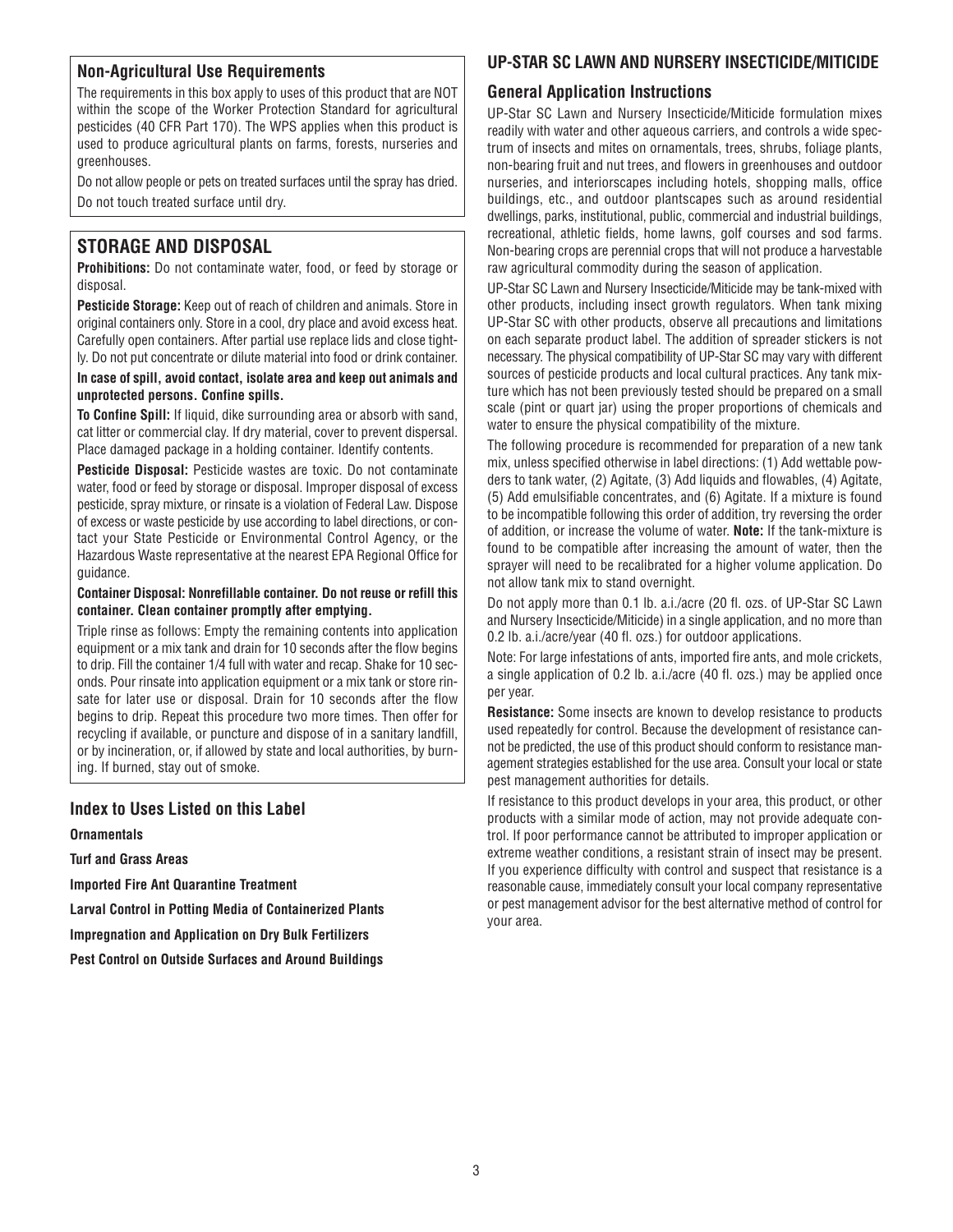**UP-Star SC Lawn and Nursery Insecticide/Miticide Dilution Chart for Turf and Ornamental Uses**

## **• Rate in amount of Active Ingredient per acre.**

**• Application Volume in Gallons per acre.**

| <b>Application Volume:</b> | <b>Application Rate:</b> | Fluid Ounces* of UP-Star SC Lawn and Nursery Insecticide/Miticide<br><b>Diluted to These Volumes of Finished Spray</b> |            |                   |             |  |
|----------------------------|--------------------------|------------------------------------------------------------------------------------------------------------------------|------------|-------------------|-------------|--|
| <b>Gallons Per Acre</b>    | Ib. a.i./Acre            | 1 Gallon                                                                                                               | 25 Gallons | <b>50 Gallons</b> | 100 Gallons |  |
| 50                         | 0.025                    | 0.1                                                                                                                    | 2.5        | 5.0               | 10.0        |  |
| 50                         | 0.05                     | 0.2                                                                                                                    | 5.0        | 10.0              | 20.0        |  |
| 50                         | 0.1                      | 0.4                                                                                                                    | 10.0       | 20.0              | 40.0        |  |
| 50                         | 0.2                      | 0.8                                                                                                                    | 20.0       | 40.0              | 80.0        |  |
| 100                        | 0.025                    | 0.05                                                                                                                   | 1.25       | 2.5               | 5.0         |  |
| 100                        | 0.05                     | 0.1                                                                                                                    | 2.5        | 5.0               | 10.0        |  |
| 100                        | 0.1                      | 0.2                                                                                                                    | 5.0        | 10.0              | 20.0        |  |
| 100                        | 0.2                      | 0.4                                                                                                                    | 10.0       | 20.0              | 40.0        |  |
| 150                        | 0.025                    | 0.03                                                                                                                   | 0.83       | 1.67              | 3.3         |  |
| 150                        | 0.05                     | 0.07                                                                                                                   | 1.67       | 3.33              | 6.7         |  |
| 150                        | 0.1                      | 0.13                                                                                                                   | 3.33       | 6.67              | 13.3        |  |
| 150                        | 0.2                      | 0.27                                                                                                                   | 6.67       | 13.33             | 26.7        |  |
| 200                        | 0.025                    | 0.025                                                                                                                  | 0.63       | 1.25              | 2.5         |  |
| 200                        | 0.05                     | 0.05                                                                                                                   | 1.25       | 2.5               | 5.0         |  |
| 200                        | 0.1                      | 0.1                                                                                                                    | 2.5        | 5.0               | 10.0        |  |
| 200                        | 0.2                      | 0.2                                                                                                                    | 5.0        | 10.0              | 20.0        |  |
| 250                        | 0.025                    |                                                                                                                        | 0.5        | 1.0               | 2.0         |  |
| 250                        | 0.05                     |                                                                                                                        | 1.0        | 2.0               | 4.0         |  |
| 250                        | 0.1                      |                                                                                                                        | 2.0        | 4.0               | 8.0         |  |
| 250                        | 0.2                      |                                                                                                                        | 4.0        | 8.0               | 16.0        |  |
| 300                        | 0.025                    |                                                                                                                        | 0.42       | 0.83              | 1.7         |  |
| 300                        | 0.05                     |                                                                                                                        | 0.83       | 1.67              | 3.3         |  |
| 300                        | 0.1                      |                                                                                                                        | 1.67       | 3.33              | 6.7         |  |
| 300                        | 0.2                      |                                                                                                                        | 3.33       | 6.67              | 13.3        |  |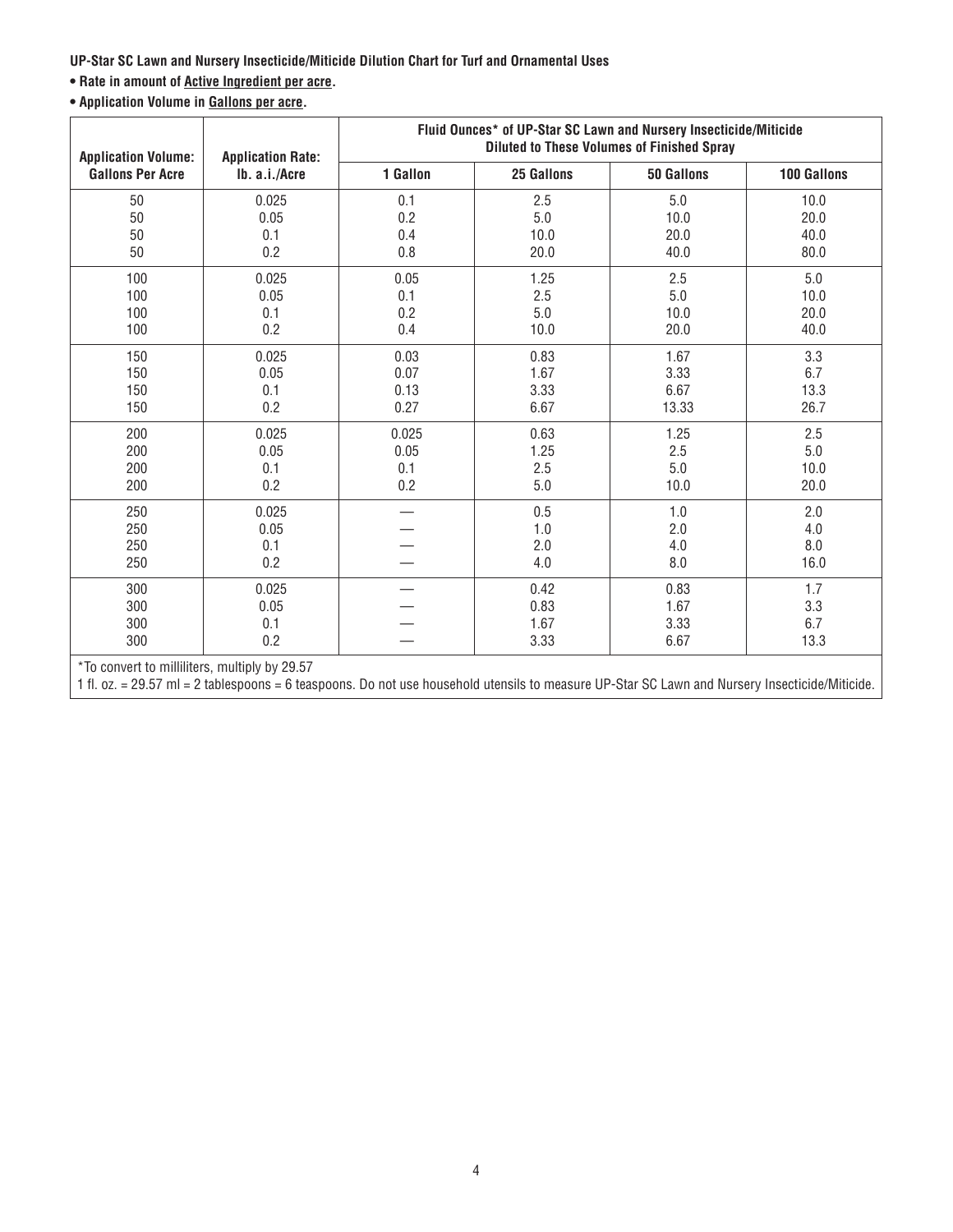**UP-Star SC Lawn and Nursery Insecticide/Miticide Dilution Chart for Turf and Ornamental Uses**

#### **• Rate in amount of Active Ingredient per acre.**

**• Application Volume in Gallons per 1,000 sq. ft.**

| <b>Application Volume:</b><br><b>Gallons Per</b>                     | <b>Application Rate:</b> |              | Fluid Ounces* of UP-Star SC Lawn and Nursery Insecticide/Miticide | <b>Diluted to These Volumes of Finished Spray</b> |                       |                        |
|----------------------------------------------------------------------|--------------------------|--------------|-------------------------------------------------------------------|---------------------------------------------------|-----------------------|------------------------|
| $1,000$ sq. ft.                                                      | Ib. a.i./Acre            | 1 Gallon     | <b>10 Gallons</b>                                                 | 25 Gallons                                        | <b>50 Gallons</b>     | 100 Gallons            |
| 0.5                                                                  | 0.05                     | 0.5          | 5.0                                                               | 12.5                                              | 25.0                  | 50.0                   |
| 0.5                                                                  | 0.1                      | 0.1          | 10.0                                                              | 25.0                                              | 50.0                  | 100.0                  |
| 0.5                                                                  | 0.2                      | 2.0          | 20.0                                                              | 50.0                                              | 100.0                 | 200.0                  |
| 0.75                                                                 | 0.05                     | 0.33         | 3.33                                                              | 8.33                                              | 16.67                 | 33.33                  |
| 0.75                                                                 | 0.1                      | 0.67         | 6.67                                                              | 16.67                                             | 33.33                 | 66.67                  |
| 0.75                                                                 | 0.2                      | 1.33         | 13.33                                                             | 33.33                                             | 66.67                 | 133.33                 |
| 1                                                                    | 0.05                     | 0.25         | 2.5                                                               | 6.25                                              | 12.5                  | 25.0                   |
|                                                                      | 0.1                      | $0.5\,$      | 5.0                                                               | 12.5                                              | 25.0                  | 50.0                   |
|                                                                      | 0.2                      | 1            | 10.0                                                              | 25.0                                              | 50.0                  | 100.0                  |
| 1.5                                                                  | 0.05                     | 0.17         | 1.67                                                              | 4.17                                              | 8.33                  | 16.67                  |
| 1.5                                                                  | 0.1                      | 0.33         | 3.33                                                              | 8.33                                              | 16.67                 | 33.33                  |
| 1.5                                                                  | 0.2                      | 0.67         | 6.67                                                              | 16.67                                             | 33.33                 | 66.67                  |
| $\overline{c}$                                                       | 0.05                     | 0.13         | 1.25                                                              | 3.13                                              | 6.25                  | 12.5                   |
| $\overline{c}$                                                       | 0.1                      | 0.25         | 2.5                                                               | 6.25                                              | 12.5                  | 25.0                   |
| $\overline{2}$                                                       | 0.2                      | 0.5          | 5.0                                                               | 12.5                                              | 25.0                  | 50.0                   |
| 2.3 <sup>a</sup>                                                     | 0.05                     | 0.11         | 1.09                                                              | 2.72                                              | 5.43                  | 10.87                  |
| 2.3 <sup>a</sup>                                                     | 0.1                      | 0.22         | 2.17                                                              | 5.43                                              | 10.87                 | 21.74                  |
| 2.3 <sup>a</sup>                                                     | 0.2                      | 0.43         | 4.35                                                              | 10.87                                             | 21.74                 | 43.48                  |
| 3<br>3<br>3                                                          | 0.05<br>0.1<br>0.2       | 0.17<br>0.33 | 0.83<br>1.66<br>3.33                                              | 2.09<br>4.17<br>8.33                              | 4.17<br>8.33<br>16.67 | 8.33<br>16.67<br>33.33 |
| $\sqrt{4}$<br>4<br>4<br>*To convert to milliliters multiply by 20.57 | 0.05<br>0.1<br>0.2       | 0.13<br>0.25 | 0.63<br>1.25<br>2.5                                               | 1.56<br>3.13<br>6.25                              | 3.13<br>6.25<br>12.5  | 6.25<br>12.5<br>25.0   |

To convert to milliliters, multiply by 29.57

<sup>a</sup>100 gallons per acre

1 fl. oz. = 29.57 ml = 2 tablespoons = 6 teaspoons. Do not use household utensils to measure UP-Star SC Lawn and Nursery Insecticide/Miticide.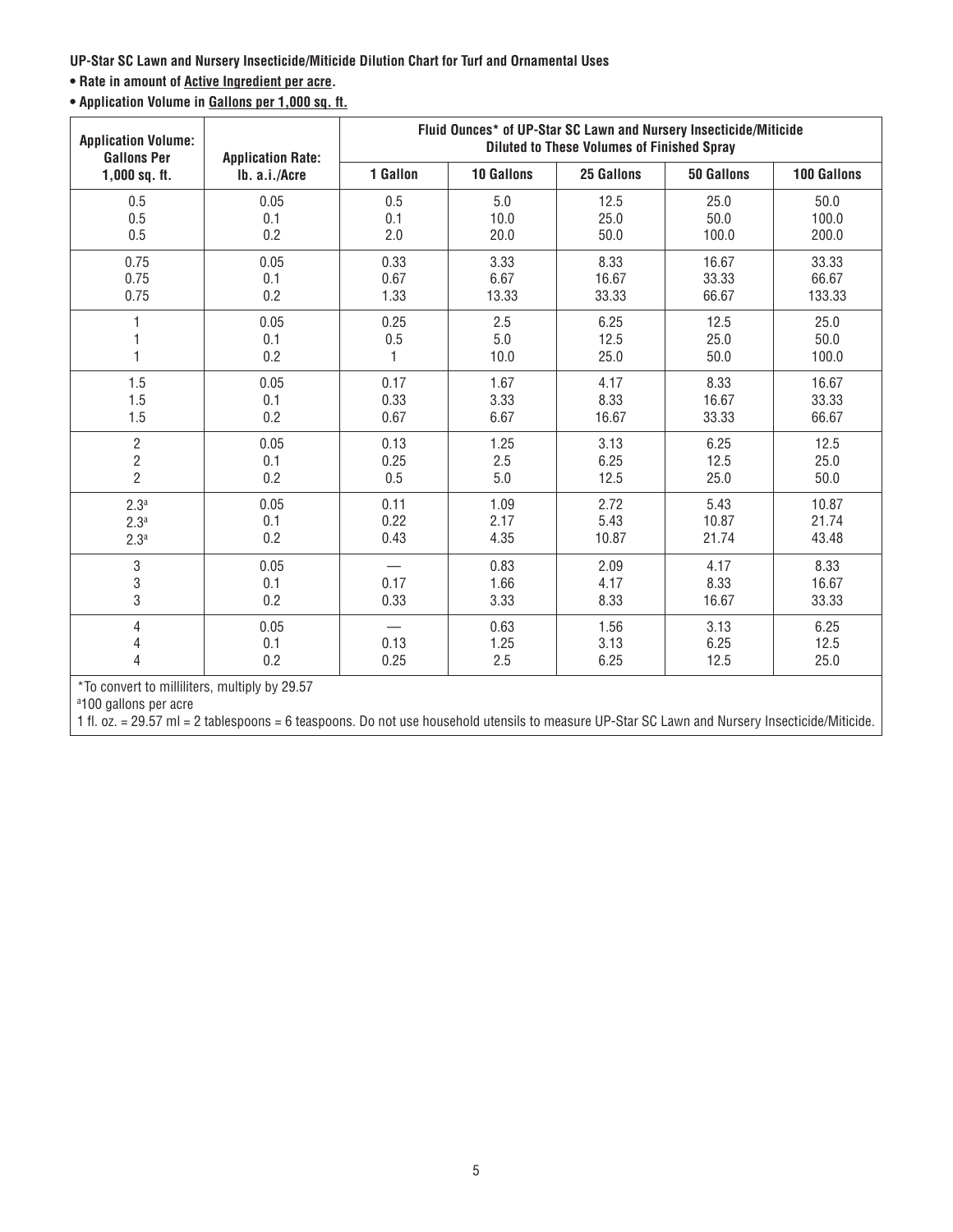**UP-Star SC Lawn and Nursery Insecticide/Miticide Dilution Chart for Turf and Ornamental Uses**

#### **• Rate in Fluid Ounces of Product per 1,000 sq. ft.**

**• Application Volume in Gallons per 1,000 sq. ft.**

| <b>Application Volume:</b><br><b>Gallons Per</b>                             | <b>Application Rate:</b><br><b>Fluid Ounces Per</b> | Fluid Ounces* of UP-Star SC<br><b>Diluted to These Volumes of Finished Spray</b> |                                                  |                              |                                |  |
|------------------------------------------------------------------------------|-----------------------------------------------------|----------------------------------------------------------------------------------|--------------------------------------------------|------------------------------|--------------------------------|--|
| $1,000$ sq. ft.                                                              | $1,000$ sq. ft.                                     | 1 Gallon                                                                         | 5 Gallons                                        | 10 Gallons                   | 100 Gallons                    |  |
| 1.0<br>1.0<br>1.0<br>1.0                                                     | 0.125<br>0.25<br>0.5<br>1.0                         | 0.125<br>0.25<br>$0.5\,$<br>1.0                                                  | 0.63<br>1.25<br>2.5<br>5.0                       | 1.25<br>2.5<br>5.0<br>10.0   | 12.5<br>25.0<br>50.0<br>100.0  |  |
| 2.0<br>2.0<br>2.0<br>2.0                                                     | 0.125<br>0.25<br>0.5<br>1.0                         | 0.13<br>0.25<br>0.5                                                              | 0.31<br>0.63<br>1.25<br>2.5                      | 0.63<br>1.25<br>2.5<br>5.0   | 6.3<br>12.5<br>25.0<br>50.0    |  |
| 2.3 <sup>a</sup><br>2.3 <sup>a</sup><br>2.3 <sup>a</sup><br>2.3 <sup>a</sup> | 0.125<br>0.25<br>0.5<br>1.0                         | $\overline{\phantom{0}}$<br>0.11<br>0.22<br>0.44                                 | 0.27<br>0.54<br>1.09<br>2.17                     | 0.54<br>1.08<br>2.17<br>4.35 | 5.4<br>10.8<br>21.7<br>43.5    |  |
| 3.0<br>3.0<br>3.0<br>3.0                                                     | 0.125<br>0.25<br>0.5<br>1.0                         | $\overline{\phantom{0}}$<br>0.17<br>0.33                                         | 0.21<br>0.42<br>0.83<br>1.67                     | 0.42<br>0.83<br>1.67<br>3.33 | 4.2<br>8.3<br>16.7<br>33.3     |  |
| 4.0<br>4.0<br>4.0<br>4.0                                                     | 0.125<br>0.25<br>0.5<br>$1.0$                       | $\overline{\phantom{0}}$<br>0.13<br>0.25                                         | 0.15<br>0.31<br>0.63<br>1.25                     | 0.31<br>0.63<br>1.25<br>2.5  | 3.1<br>6.3<br>12.5<br>25.0     |  |
| 4.6 <sup>b</sup><br>4.6 <sup>b</sup><br>4.6 <sup>b</sup><br>4.6 <sup>b</sup> | 0.125<br>0.25<br>0.5<br>1.0                         | 0.11<br>0.22                                                                     | 0.14<br>0.27<br>0.54<br>1.09                     | 0.27<br>0.54<br>1.09<br>2.17 | 2.7<br>5.4<br>10.9<br>21.7     |  |
| 5.0<br>5.0<br>5.0<br>5.0                                                     | 0.125<br>0.25<br>0.5<br>$1.0$                       | $\overline{\phantom{0}}$<br>0.1<br>0.2                                           | 0.13<br>0.25<br>0.5<br>$1.0$                     | 0.25<br>0.5<br>$1.0$<br>2.0  | 2.5<br>$5.0\,$<br>10.0<br>20.0 |  |
| 6.9 <sup>c</sup><br>6.9 <sup>c</sup><br>6.9 <sup>c</sup><br>6.9 <sup>c</sup> | 0.125<br>0.25<br>0.5<br>$1.0$                       | 0.15                                                                             | $\overline{\phantom{0}}$<br>0.18<br>0.36<br>0.72 | 0.18<br>0.36<br>0.72<br>1.45 | 1.8<br>3.6<br>7.2<br>14.5      |  |
| 10.0<br>10.0<br>10.0<br>10.0                                                 | 0.125<br>0.25<br>0.5<br>1.0                         | 0.1                                                                              | $\overline{\phantom{0}}$<br>0.13<br>0.25<br>0.5  | 0.13<br>0.25<br>0.5<br>$1.0$ | 1.3<br>2.5<br>$5.0\,$<br>10.0  |  |

\*To convert to milliliters, multiply by 29.57

<sup>a</sup>100 gallons per acre

b 200 gallons per acre

c 300 gallons per acre

Do not use household utensils to measure UP-Star SC Lawn and Nursery Insecticide/Miticide.

**Formula for Determining the Active Ingredient Content of the Finished Spray Mixture:** The following formula may be used to determine the percent active ingredient that is in the spray tank after mixing UP-Star SC:

 $(7.9)(\text{fl. oz. of UP-Star SC added to tank})$  =

 $(Gallons of finished spray mix)(128)$ 

Percent Active Ingredient<br>of spray mix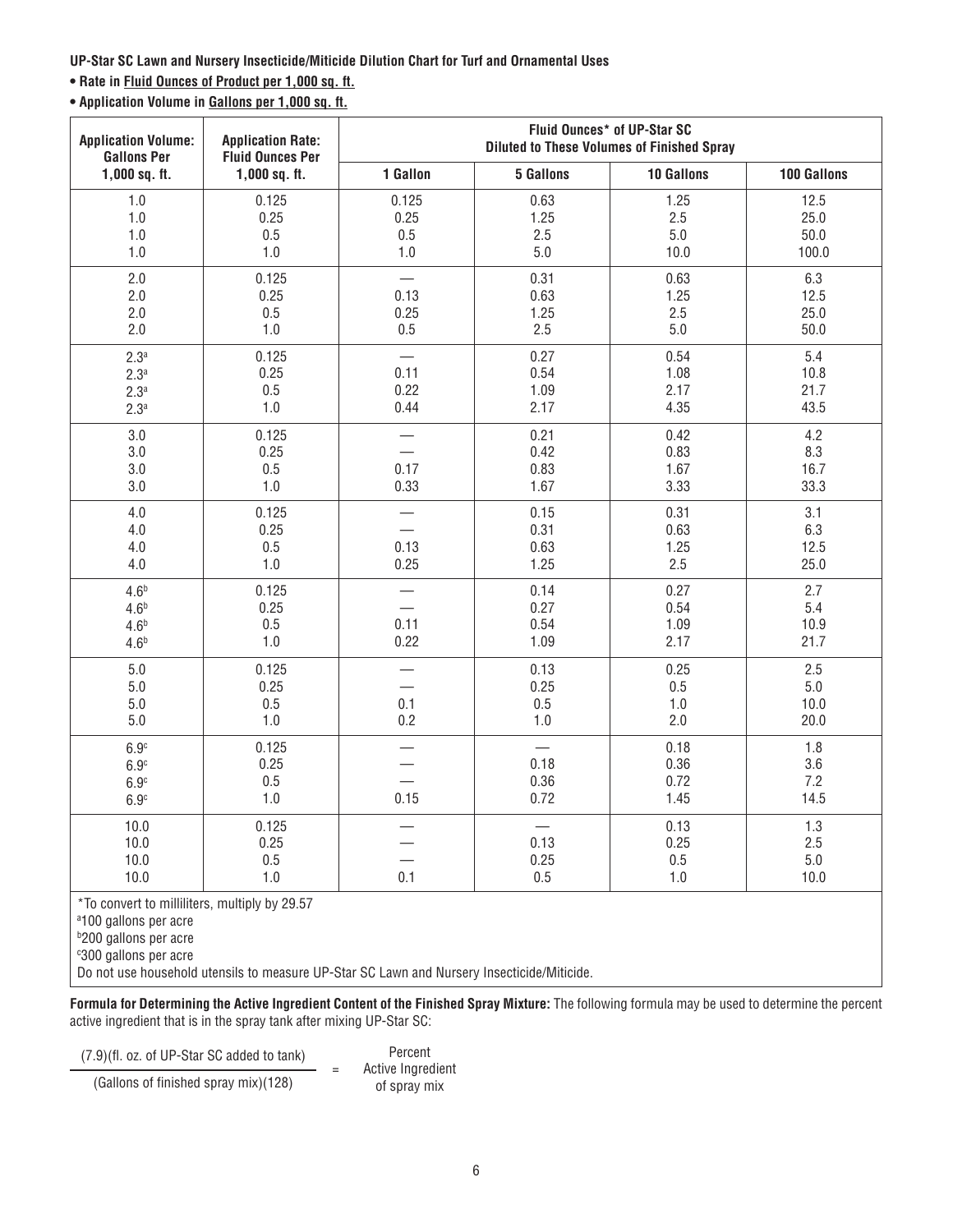## **ORNAMENTALS IN GREENHOUSES, LATH HOUSES, SHADE HOUSES AND OUTDOOR NURSERIES, INCLUDING NON-BEARING FRUIT AND NUT TREES**

## **APPLICATION INSTRUCTIONS**

Apply 0.025 to 0.2 lb. a.i./A (5 to 40 fl. ozs.) or 0.125 to 1.0 fluid ounce per 1,000 square feet of UP-Star SC. UP-Star SC may be diluted and applied in various volumes of water providing that the maximum label rate (0.2 lb. a.i./A or 40 fl. ozs.; 1.0 fluid ounce per 1,000 square feet) is not exceeded (refer to Dilution Chart for specific instructions). UP-Star SC may be applied through low volume application equipment by dilution with water or other carriers and providing that the maximum label rate (0.2 lb. a.i./A or 40 fl. ozs.; 1.0 fluid ounce per 1,000 square feet) is not exceeded.

## **ORNAMENTAL APPLICATION RATES**

The application rates listed in the following table will provide excellent control of the respective pests under typical conditions. However, at the discretion of the applicator, UP-Star SC may be applied at up to 0.2 lb. a.i./A (40 fl. ozs.) or 1 fluid ounce per 1,000 square feet to control each of the pests listed in this Table.

| Application Rate of UP-Star SC Lawn and Nursery Insecticide/Miticide                                                                                                                                                                                                                                                                                                                                                                                                                                                                                                                                                                                                                                                                                    |                                                      |                  |                                           |                                                                                                                                                                                                                                                                                                                                                                                                                                                                                                                                                                                                                                                                                                                                                                                                                                                                                                                                                                                                                                                                                                                                                                                                                                                                                                                                                                                                                                          |  |
|---------------------------------------------------------------------------------------------------------------------------------------------------------------------------------------------------------------------------------------------------------------------------------------------------------------------------------------------------------------------------------------------------------------------------------------------------------------------------------------------------------------------------------------------------------------------------------------------------------------------------------------------------------------------------------------------------------------------------------------------------------|------------------------------------------------------|------------------|-------------------------------------------|------------------------------------------------------------------------------------------------------------------------------------------------------------------------------------------------------------------------------------------------------------------------------------------------------------------------------------------------------------------------------------------------------------------------------------------------------------------------------------------------------------------------------------------------------------------------------------------------------------------------------------------------------------------------------------------------------------------------------------------------------------------------------------------------------------------------------------------------------------------------------------------------------------------------------------------------------------------------------------------------------------------------------------------------------------------------------------------------------------------------------------------------------------------------------------------------------------------------------------------------------------------------------------------------------------------------------------------------------------------------------------------------------------------------------------------|--|
| <b>Pest</b>                                                                                                                                                                                                                                                                                                                                                                                                                                                                                                                                                                                                                                                                                                                                             | <b>Fluid</b><br><b>Ounces Per</b><br>$1,000$ sq. ft. | Ib. a.i.<br>Acre | <b>Fluid</b><br><b>Ounces</b><br>per Acre | <b>Other Use Precautions and Restrictions</b>                                                                                                                                                                                                                                                                                                                                                                                                                                                                                                                                                                                                                                                                                                                                                                                                                                                                                                                                                                                                                                                                                                                                                                                                                                                                                                                                                                                            |  |
| Aphids<br>Bagworms <sup>1</sup><br>Cutworms<br>Elm Leaf Beetles<br><b>Fall Webworms</b><br>Lace Bugs<br><b>Leaf Feeding Caterpillars</b><br>Plant Bugs (including Lygus spp.)<br><b>Tent Caterpillars</b>                                                                                                                                                                                                                                                                                                                                                                                                                                                                                                                                               | $0.125 - 0.25$                                       | $0.025 - 0.05$   | $5 - 10$                                  | Certain cultivars may be sensitive to the final spray solution. A<br>small number of plants should be treated and observed for one<br>week prior to application to the entire planting.<br>Apply with ground equipment only.<br>Do not apply when wind direction favors downwind drift towards<br>near-by water bodies. Do not apply when wind velocity exceeds<br>10 mph. Avoid application when wind gusts approach 10 mph.<br>Do not apply when a temperature inversion exists.<br>Apply the specified application rate as a full coverage foliar spray.                                                                                                                                                                                                                                                                                                                                                                                                                                                                                                                                                                                                                                                                                                                                                                                                                                                                              |  |
| Beet Armyworm<br><b>Black Vine Weevil (Adults)</b><br><b>Brown Soft Scales</b><br><b>Broad Mites</b><br><b>Budworms</b><br>California Red Scale (Crawlers) <sup>2</sup><br>Centipedes<br><b>Citrus Thrips</b><br><b>Clover Mites</b><br>Crickets<br>Diaprepes (Adults)<br>Earwigs<br>European Red Mite<br><b>Flea Beetles</b><br>Fungus Gnats (Adults)<br>Grasshoppers<br><b>Gypsy Moth Caterpillars</b><br>Leafhoppers<br>Leafrollers<br>Mealybugs<br>Millipedes<br><b>Mites</b><br>Orchid Weevil<br>Pillbugs<br>Pine Needle Scales (Crawlers) <sup>2</sup><br>San Jose Scales (Crawlers) <sup>2</sup><br>Sowbugs<br><b>Spider Mites</b><br>Spiders<br><b>Thrips</b><br><b>Tip Moths</b><br>Twig Borers <sup>2</sup><br>Wasps<br>Weevils<br>Whiteflies | $0.25 - 0.5$                                         | $0.05 - 0.1$     | $10 - 20$                                 | Typical application volume is 100 gallons per acre.<br>Repeat treatment may be necessary to achieve and/or maintain<br>control during periods of high pest pressure. Repeat application<br>is necessary only if there are signs of renewed insect activity.<br>Repeat applications are permitted provided that the maximum<br>label rate is not exceeded.<br>Apply using the largest nozzle size compatible with adequate<br>coverage.<br>Do not apply if rain is expected within 12 hours (or whatever time<br>is necessary for the spray to dry).<br>Do not apply by ground equipment within 25 feet of lakes,<br>reservoirs, rivers, permanent streams, marshes or natural ponds,<br>estuaries, and commercial fish farm ponds. When treating tall<br>trees (>15 feet) from the ground with high pressure sprays or<br>during any application with air assisted equipment (mist blower)<br>do not apply within 150 feet of aquatic areas.<br>Use of an alternate class of chemistry in a treatment program is<br>recommended to prevent or delay pest resistance.<br>The following procedures must be followed to help achieve<br>maximum control of the pest: Treat non-porous surfaces only in<br>areas protected from rainfall and spray from sprinklers with low<br>volume applications using 0.5 to 1.0 fl. oz. of product per gallon<br>of water and applying this dilution at the rate of one gallon per<br>1,000 square feet. |  |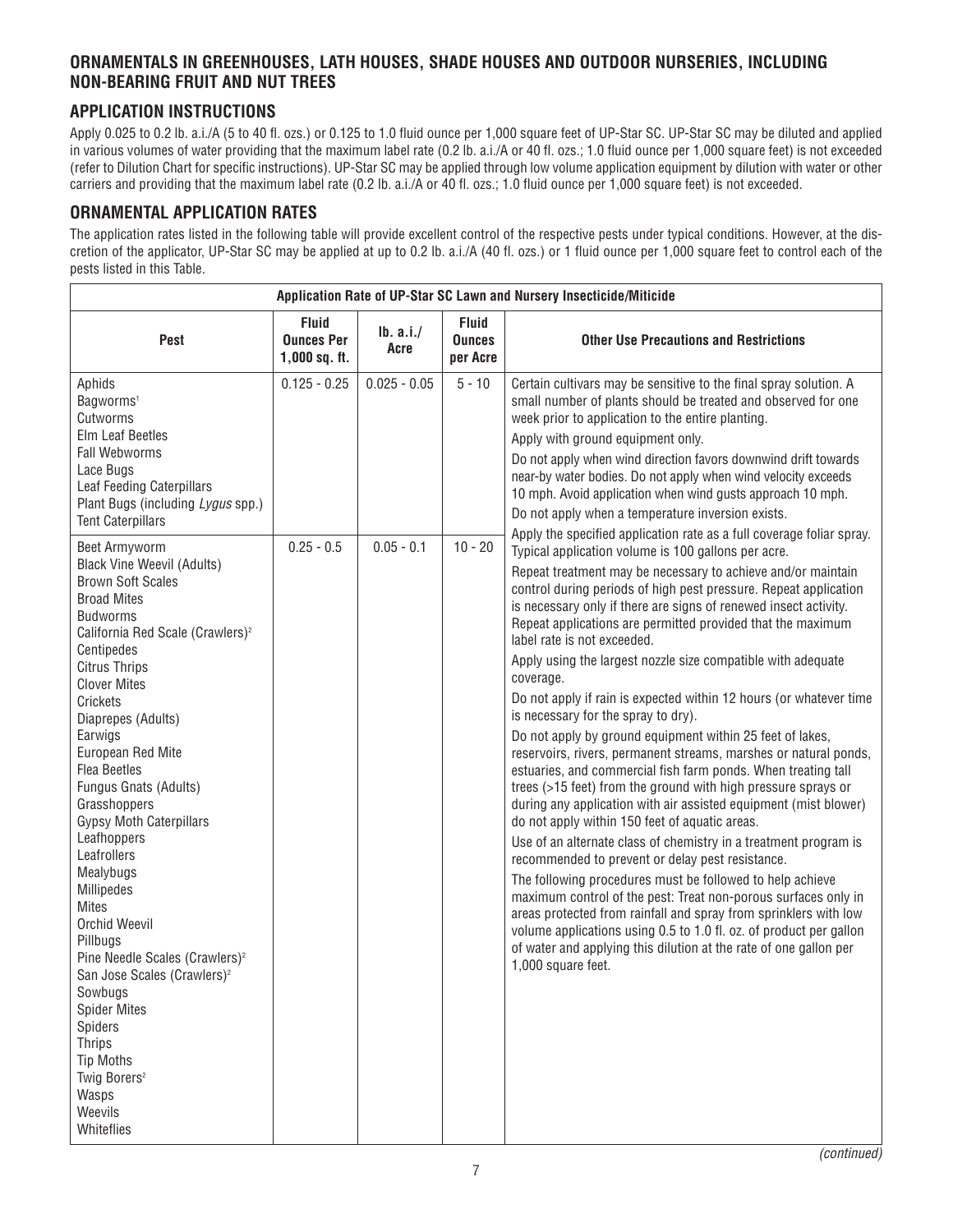|                                                                                                                                | Application Rate of UP-Star SC Lawn and Nursery Insecticide/Miticide (continued) |                  |                                           |                                               |  |  |
|--------------------------------------------------------------------------------------------------------------------------------|----------------------------------------------------------------------------------|------------------|-------------------------------------------|-----------------------------------------------|--|--|
| <b>Pest</b>                                                                                                                    | <b>Fluid</b><br><b>Ounces Per</b><br>$1,000$ sq. ft.                             | Ib. a.i.<br>Acre | <b>Fluid</b><br><b>Ounces</b><br>per Acre | <b>Other Use Precautions and Restrictions</b> |  |  |
| Ants<br>Imported Fire Ants**<br>Japanese Beetle (Adults)<br>Leafminers<br>Pecan Leaf Scorch Mite<br>Pine Shoot Beetle (Adults) | $0.5 - 1.0$                                                                      | $0.1 - 0.2$      | $20 - 40$                                 |                                               |  |  |
|                                                                                                                                | .                                                                                |                  |                                           |                                               |  |  |

'**Bagworms:** Apply when larvae begin to hatch and spray larvae directly. Applications when larvae are young will be most effective.<br><sup>2</sup>Seale Crawlers and Twin Borers: Treat trunks, stems and twigs in addition to plant foli **Scale Crawlers and Twig Borers:** Treat trunks, stems and twigs in addition to plant foliage.

\*\*For foraging ants.

#### **TURF (GOLF COURSES AND SOD FARMS) AND GRASS AREAS (INCLUDING GOLF COURSES, SOD FARMS, HOME LAWNS, LAWN AREAS AROUND PARKS, INSTITUTIONAL, PUBLIC, COMMERCIAL AND INDUSTRIAL BUILDINGS, RECREATIONAL AND ATHLETIC FIELDS).**

## **APPLICATION INSTRUCTIONS**

#### **DO NOT USE THIS PRODUCT ON GOLF COURSES OR SOD FARMS IN NASSAU COUNTY OR SUFFOLK COUNTY, NEW YORK.**

Apply UP-Star SC Lawn and Nursery Insecticide/Miticide as a surface or sub-surface treatment. Use application volumes of up to 10 gallons per 1,000 square feet to get uniform coverage when treating dense and or long turf foliage.

For low volume applications, less than 2 gallons/1,000 square feet, immediate irrigation of treated area with at least 0.25 inches of water following application to ensure efficacy of listed sub-surface pests including Mole Crickets.

In New York State, this product may NOT be applied to turf within 100 feet of a water body (lake, pond, river, stream, wetland, or drainage ditch). In New York State, do make a single repeat application of UP-Star SC if there are signs of renewed insect activity, but not sooner than two weeks after the first application.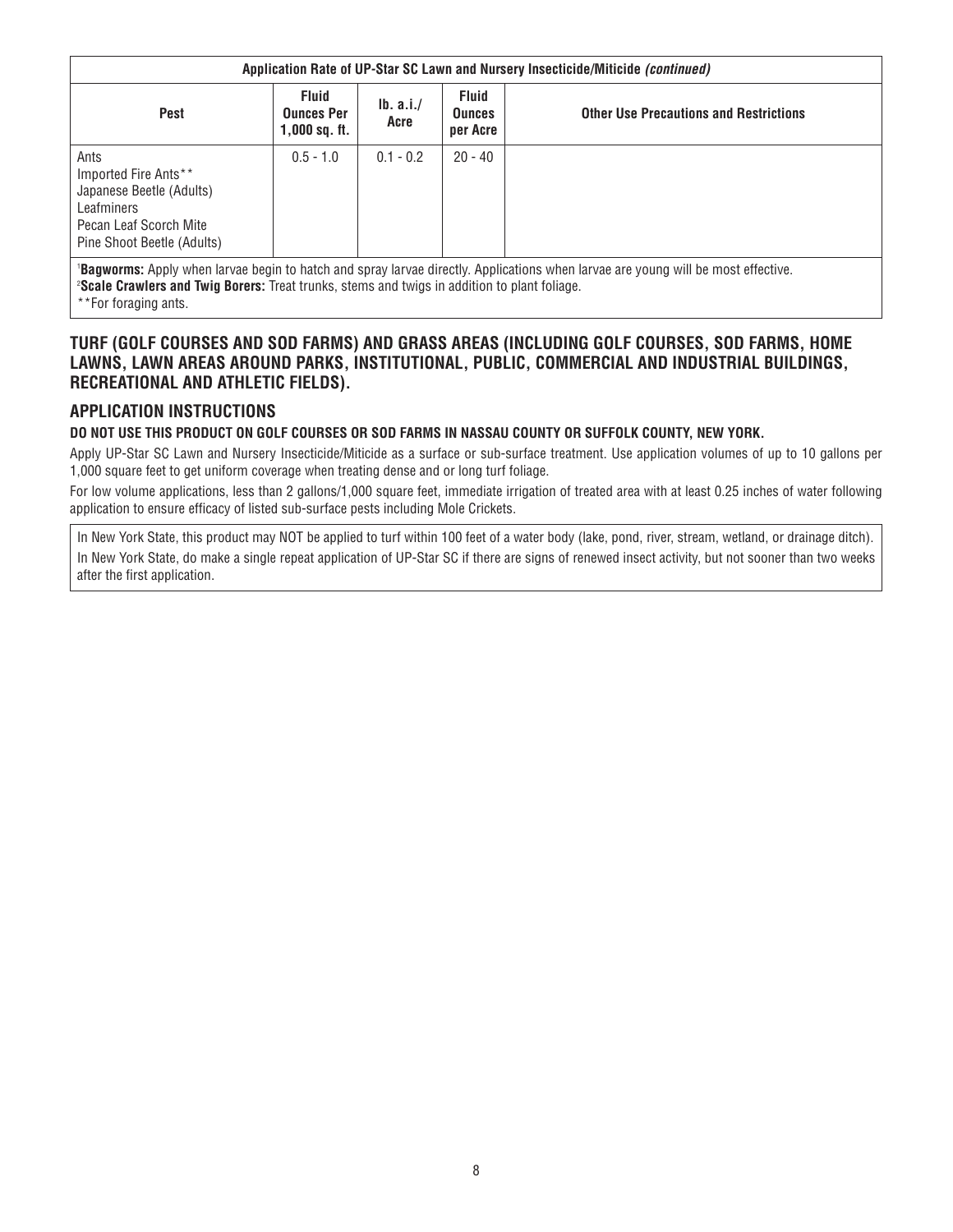## **APPLICATION RATES**

The application rates listed in the following table will provide excellent control of the respective pests under typical conditions. However, at the discretion of the applicator', UP-Star SC may be applied at up to 0.1 lb. a.i./A (20 fl. ozs.) to control each of the pests listed in this Table (0.2 lb. a.i./A or 40 fl. ozs. of UP-Star SC for ants, imported fire ants and mole crickets)<sup>13</sup>.

1 During periods of high pest pressure or for maximum residual control.

| <b>Pests</b>                                                                                                                                                                                                                                                                                                                                                                                                              | <b>Ib. Active</b><br><b>Ingredient/Acre</b> | <b>Application Rate UP-Star SC</b><br><b>Lawn and Nursery</b><br>Insecticide/Miticide |                                           | <b>Other Use Precautions and Restrictions</b>                                                                                                                                                                                                                                                                                                                                                                                                                                                                                                                                                                                                                                                                                                                                              |
|---------------------------------------------------------------------------------------------------------------------------------------------------------------------------------------------------------------------------------------------------------------------------------------------------------------------------------------------------------------------------------------------------------------------------|---------------------------------------------|---------------------------------------------------------------------------------------|-------------------------------------------|--------------------------------------------------------------------------------------------------------------------------------------------------------------------------------------------------------------------------------------------------------------------------------------------------------------------------------------------------------------------------------------------------------------------------------------------------------------------------------------------------------------------------------------------------------------------------------------------------------------------------------------------------------------------------------------------------------------------------------------------------------------------------------------------|
| Armyworms <sup>3</sup><br>Cutworms <sup>3</sup><br>Sod Webworm <sup>3</sup>                                                                                                                                                                                                                                                                                                                                               | 0.05                                        | $10$ fl. ozs.<br>per acre                                                             | $0.25$ fl. oz.<br>per 1,000 sq. ft.       | Apply with ground application equipment only (and<br>apply with nozzles not more than two feet above the<br>turf).                                                                                                                                                                                                                                                                                                                                                                                                                                                                                                                                                                                                                                                                         |
| Annual Bluegrass Weevil<br>(Hyperodes) (Adult) <sup>4</sup><br>Ants<br>Billbugs (Adult) <sup>5</sup><br>Black Turfgrass Ataenius (Adult) <sup>6</sup><br>Centipedes<br>Chinch Bugs <sup>7</sup><br>Crickets<br>Earwigs<br>Fleas (Adult)<br>Grasshoppers<br>Leafhoppers<br>Mealybugs<br>Millipedes<br>Mites <sup>8</sup><br>Mole Cricket (Adult) <sup>9</sup><br>Mole Cricket (Nymph) <sup>10</sup><br>Pillbugs<br>Sowbugs | $0.05 - 0.1$                                | $10 - 20$ fl. ozs.<br>per acre                                                        | $0.25 - 0.5$ fl. oz.<br>per 1,000 sq. ft. | Do not apply when wind conditions favor downwind<br>drift towards near-by water bodies.<br>Do not apply when wind velocity exceeds 10 mph.<br>Avoid application when wind gusts approach 10 mph.<br>Do not apply when a temperature inversion exists.<br>Apply using the largest droplet size compatible with<br>adequate coverage.<br>Do not apply for surface feeding pests if rain is<br>expected within 12 hours (or whatever time is<br>necessary for the spray to dry).<br>Do not apply by ground equipment within 25 feet of<br>lakes, reservoirs, rivers, permanent streams,<br>marshes or natural ponds, estuaries, and<br>commercial fish farm ponds.<br>Do not apply when turf areas are water-logged or<br>soil is saturated with water (i.e., will not accept<br>irrigation). |
| Fleas (Larvae) <sup>11</sup><br><b>Imported Fire Ants</b><br>Japanese Beetle (Adult)<br>Ticks <sup>12</sup>                                                                                                                                                                                                                                                                                                               | 0.1                                         | 20 fl. ozs.<br>per acre                                                               | $0.5$ fl. oz.<br>per 1,000 sq. ft.        |                                                                                                                                                                                                                                                                                                                                                                                                                                                                                                                                                                                                                                                                                                                                                                                            |
| Ants<br>Imported Fire Ants <sup>14</sup><br><b>Mole Crickets</b>                                                                                                                                                                                                                                                                                                                                                          | $0.2^{13}$                                  | $40^{13}$ fl. ozs.<br>per acre                                                        | $1^{13}$ fl. oz.<br>per 1,000 sq. ft.     |                                                                                                                                                                                                                                                                                                                                                                                                                                                                                                                                                                                                                                                                                                                                                                                            |

#### **Footnotes:**

**3 Armyworms, Cutworms and Sod Webworms:** To ensure optimum control, delay watering (irrigation) or mowing for 24 hours after application. If the grass area is being maintained at a mowing height of greater than 1 inch, then higher application rates (up to 0.1 lb. a.i./A or 20 fl. ozs. of UP-Star SC) may be required during periods of high pest pressure.

**4 Annual Bluegrass Weevil (Hyperodes) adults:** Applications should be timed to control adult weevils as they leave their overwintering sites and move into grass areas. This movement generally begins when *Forsythia* is in full bloom and concludes when flowering dogwood (Cornus florida) is in full bloom. Consult your State Cooperative Extension Service for more specific information regarding application timing.

**5 Billbug adults:** Apply when adult billbugs are first observed during April and May. Degree day models have been developed to optimize application timing. Consult your State Cooperative Extension Service for information specific to your region. In temperate regions, spring applications targeting billbug adults will also provide control of over-wintered chinch bugs.

**6 Black Turfgrass Ataenius adults:** Apply during May and July to control the first and second generation of black turfgrass ataenius adults, respectively. Time the May application to coincide with the full bloom stage of Vanhoutte spiraea (Spiraea vanhouttei) and horse chestnut (Aesculus hippocastanum). Time the July application to coincide with the blooming of Rose of Sharon (Hibiscus syriacus).

**7 Chinch Bugs:** Chinch Bugs infest the base of grass plants and are often found in the thatch layer. Irrigation of the grass area before treatment will optimize the penetration of the insecticide to the area where the chinch bugs are located. Use higher volume applications if the thatch layer is excessive or if a relatively long mowing height is being maintained. Chinch Bugs can be one of the most difficult pests to control in grasses and the higher application rates (up to 0.1 lb. a.i./A or 20 fl. ozs.) may be required to control populations that contain both nymphs and adults during the middle of the summer.

**8 Mites:** To ensure optimal control of eriophyid mites, apply in combination with the labeled application rate of a surfactant. A second application, five to seven days after the first, may be necessary to achieve acceptable control.

**9 Mole Cricket adults:** Achieving acceptable control of adult mole crickets is difficult because preferred grass areas are subject to continuous invasion during the early spring by this extremely active stage. Apply as late in the day as possible and water in with up to 0.5 inches of water immediately after treatment. If the soil is not moist, then it is important to irrigate before application to bring the mole crickets closer to the soil surface where contact with the insecticide will be maximized. Grass areas that receive pressure from adult mole crickets should be treated at peak egg hatch to ensure optimum control of subsequent nymph populations (see below).

**10Mole Cricket nymphs:** Grass areas that received intense adult mole cricket pressure in the spring should be treated immediately prior to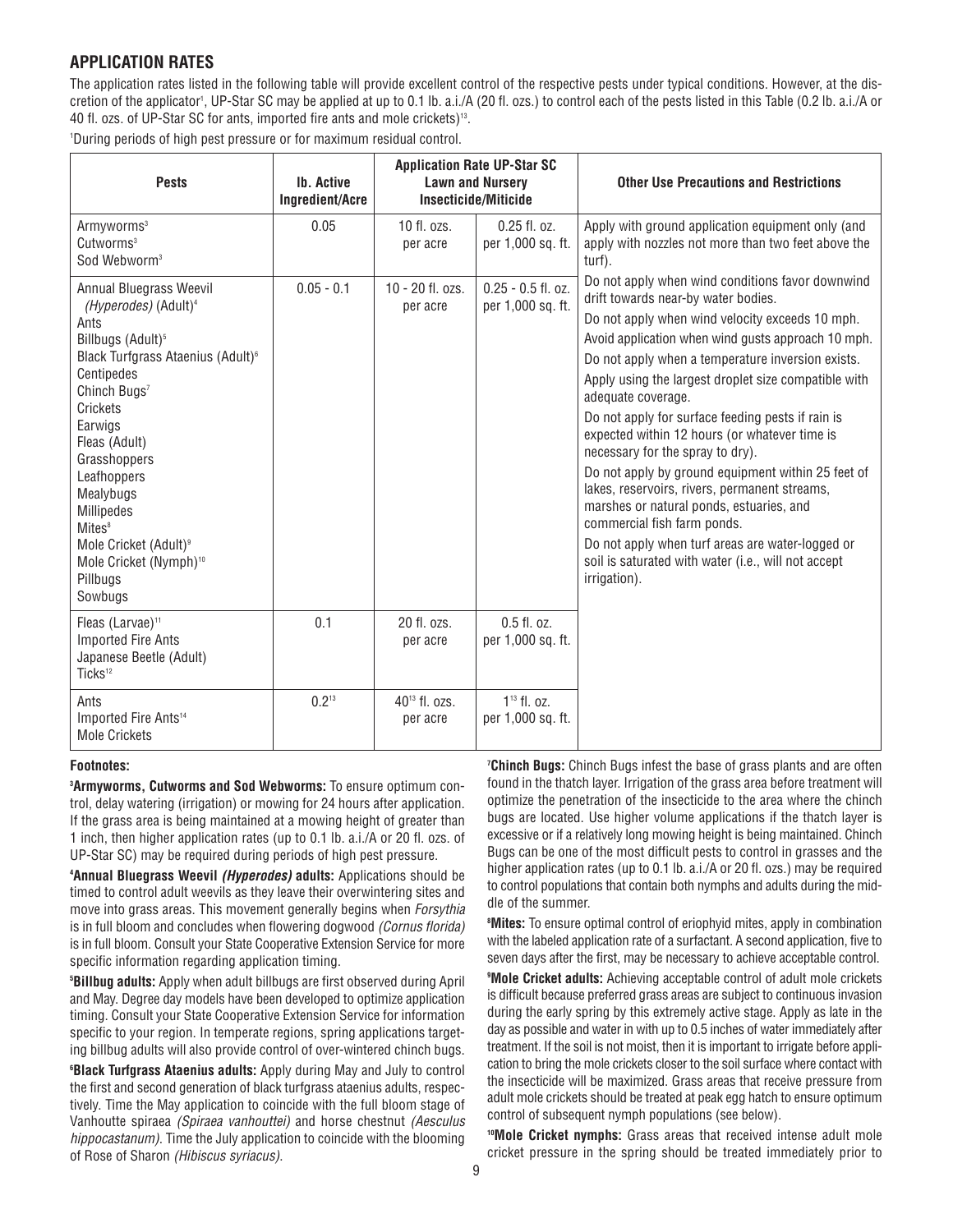peak egg hatch. Optimal control is achieved at this time because young nymphs are more susceptible to insecticides and they are located near the soil surface where the insecticide is most concentrated. Control of larger, more damaging, nymphs later in the year may require both higher application rates and more frequent applications to maintain acceptable control. Apply as late in the day as possible and water in with up to 0.5 inches of water immediately after treatment. If the soil is not moist, then it is important to irrigate before application to bring the mole crickets closer to the soil surface where contact with the insecticide will be maximized.

**11Flea larvae:** Flea larvae develop in the soil of shaded areas that are accessible to pets or other animals. Use a higher volume application when treating these areas to ensure penetration of the insecticide into the soil. Note: if the lawn area is being treated with UP-Star SC at 0.05 lb. a.i./A (10 fl. ozs.) for adult flea control, then the larval application rate may be achieved by doubling the application volume.

**12Ticks (Including ticks that may transmit Lyme Disease and Rocky Mountain Spotted Fever):** Do not make spot applications. Treat the entire area where exposure to ticks may occur. Use higher spray volumes when treating areas with dense ground cover or heavy leaf litter. Ticks may be reintroduced from surrounding areas on host animals. Retreatment may be necessary to achieve and/or maintain control during periods of high pest pressure. Repeat application is necessary only if there are signs of renewed activity. Do not apply more than once per seven days. Do not allow public use of treated areas during application or until sprays have dried.

**Deer ticks (Ixodes spp.)** have a complicated life cycle that ranges over a two year period and involves four life stages. Applications should be made in the late fall and/or early spring to control adult ticks that are usually located on brush or grass above the soil surface and in mid to late spring to control larvae and nymphs that reside in the soil and leaf litter.

**American dog ticks** may be a considerable nuisance in suburban settings, particularly where homes are built on land that was previously field or forest. These ticks commonly congregate along paths or roadways where humans are likely to be encountered. Applications should be made as necessary from mid-spring to early fall to control American dog tick larvae, nymphs and adults.

**13Note:** For large infestations of ants, imported fire ants and mole crickets, a single application of 0.2 lb. a.i./A (40 fl. ozs. of UP-Star SC) may be applied once per year.

**14Imported Fire Ants:** Control will be optimized by combining broadcast applications that will control foraging workers and newly mated fly-in queens with mound drenches that will control existing colonies. If the soil is not moist, then it is important to irrigate before application or use a high volume application. Apply broadcast treatments of 0.2 lb. a.i./A (40 fl. ozs. of UP-Star SC). Treat mounds by diluting 1 teaspoon of UP-Star SC Insecticide per gallon of water and applying 1 to 2 gallons of finished spray per mound. The mounds should be treated with sufficient force to break their apex and allow the insecticide solution to flow into the ant tunnels. Also treat a four foot diameter circle around the mound. For best results, apply in cool weather (65 - 80°F) or in early morning or late evening hours. Note: a spray rig that is calibrated to apply 0.2 lb. a.i./A (40 fl. ozs.) of UP-Star SC in 5 gallons per 1,000 square feet contains the approximate dilution (1 teaspoon per gallon) that is required for fire ant mound drenches in the spray tank.

## **IMPORTED FIRE ANT QUARANTINE TREATMENT**

Against Imported Fire Ants (IFA) in Potting Media (including balled and containerized nursery grown ornamental trees, shrubs, plants, flowers, conifers, bushes, Christmas trees, and non-bearing fruit and nut-trees). UP-Star SC Lawn and Nursery Insecticide/Miticide can be used in accordance with the USDA Imported Fire Ant Quarantine Program. UP-Star SC may be applied either soil incorporated, as a topical application or as a high volume drench treatment.

**Soil Incorporation:** Incorporate the appropriate volume of UP-Star SC Lawn and Nursery Insecticide/Miticide (see table below) per cubic yard of potting media by diluting it in water (typically 1 quart to 1 gallon per cubic yard of media) and sprinkling or spraying it onto the media. The applications are based on the dry bulk density of the potting media. When used in accordance with USDA guidelines, this application will provide a 6 month certification period.

**Soil Incorporation Rate of UP-Star SC Lawn and Nursery Insecticide/Miticide for Control of IFA In Potting Media**

| <b>Potting Media Bulk Density</b><br>(lbs. per cubic yard) | <b>Fluid ounces of</b><br><b>UP-Star SC Lawn and Nursery</b><br>Insecticide/Miticide<br>in one cubic yard |
|------------------------------------------------------------|-----------------------------------------------------------------------------------------------------------|
| 200                                                        | 1.9                                                                                                       |
| 400                                                        | 3.8                                                                                                       |
| 600                                                        | 5.7                                                                                                       |
| 800                                                        | 7.6                                                                                                       |
| 1000                                                       | 9.5                                                                                                       |
| 1200                                                       | 11.4                                                                                                      |
| 1400                                                       | 13.3                                                                                                      |

Use proportional amounts of UP-Star SC for potting media with bulk densities not listed.

**Topical Application:** Mix UP-Star SC Lawn and Nursery Insecticide/Miticide in 1,000 ounces of water based on container size and bulk density of the potting media (see table below). Apply one (1) ounce of the mix to each container evenly distributed over the surface of the potting media. Irrigate all treated containers with 1.5 inches of water following application. When used in accordance with USDA guidelines, this application will provide a 6 month certification period.

| Topical Drench Application Rate of UP-Star SC Lawn and Nursery |
|----------------------------------------------------------------|
| Insecticide/Miticide for Control of IFA In Potting Media       |

| <b>Potting Media</b><br><b>Bulk Density</b><br>(lbs. per cubic yard) | <b>Fluid ounces of</b><br><b>UP-Star SC Lawn and Nursery</b><br>Insecticide/Miticide<br>per 1,000 ounces of water |                 |  |  |  |
|----------------------------------------------------------------------|-------------------------------------------------------------------------------------------------------------------|-----------------|--|--|--|
|                                                                      | <b>3 Qt. Container</b>                                                                                            | 4 Qt. Container |  |  |  |
| 200                                                                  | 3.6                                                                                                               | 5.2             |  |  |  |
| 400                                                                  | 7.2                                                                                                               | 10.4            |  |  |  |
| 600                                                                  | 10.8                                                                                                              | 15.6            |  |  |  |
| 800                                                                  | 14.4                                                                                                              | 20.8            |  |  |  |
| 1000                                                                 | 18.0                                                                                                              | 26.0            |  |  |  |
| 1200                                                                 | 21.6                                                                                                              | 31.2            |  |  |  |
| 1400                                                                 | 25.2                                                                                                              | 36.4            |  |  |  |

Use proportional amounts of UP-Star SC Lawn and Nursery Insecticide/ Miticide for potting media with bulk densities not listed.

**High Volume Drench:** Apply UP-Star SC Lawn and Nursery Insecticide/ Miticide as a high volume drench by mixing the appropriate amount of product based on the bulk density in 100 gallons of water (see table below). Apply mix to individual containers to the point of saturation. The amount of mix used for each plant is generally 1/5 the volume of the container. When used in accordance with USDA guidelines, this application will provide a 6 month certification period.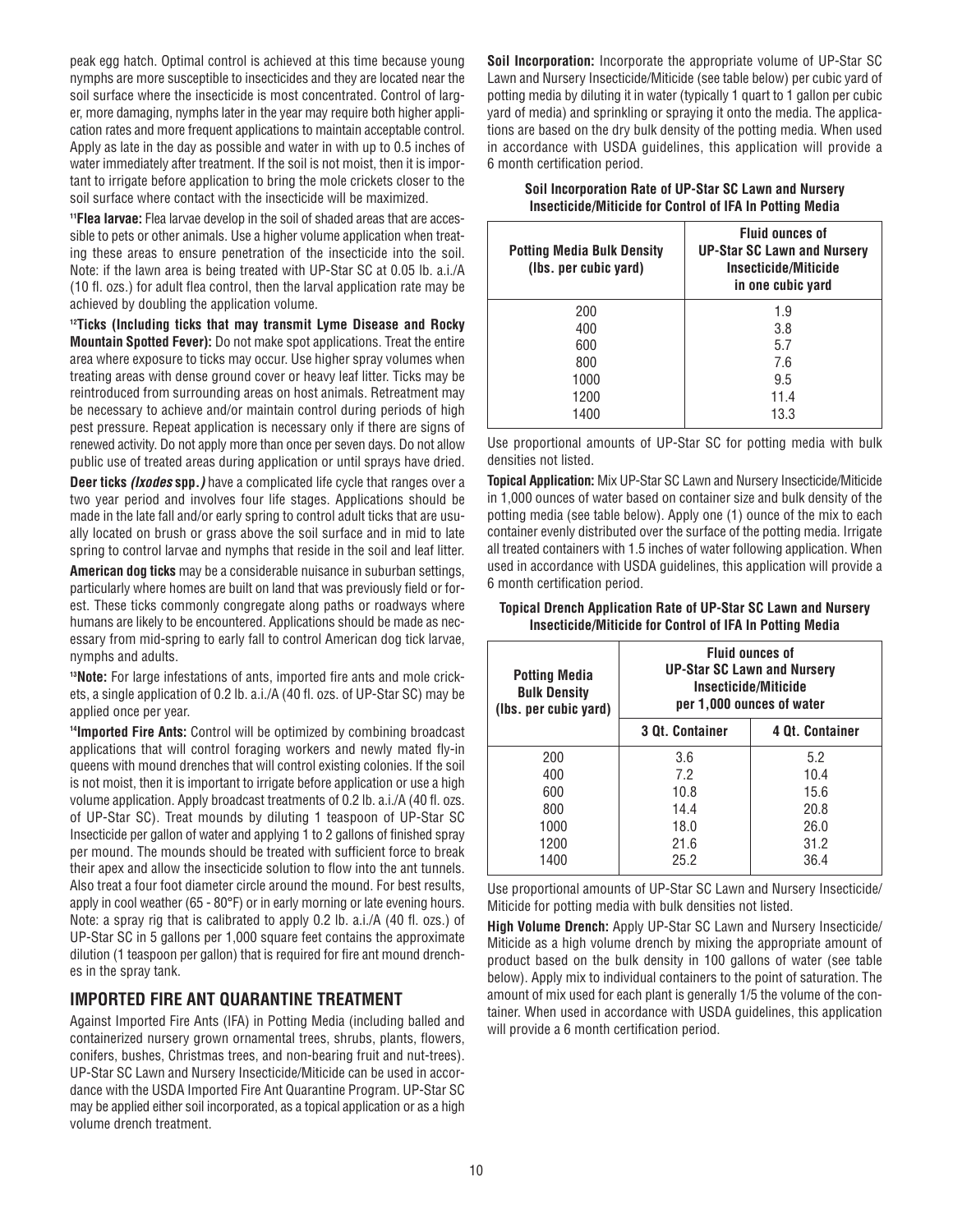**High Drench Application Rate of UP-Star SC Lawn and Nursery Insecticide/Miticide for Control of IFA In Potting Media**

| <b>Potting Media Bulk Density</b><br>(lbs. per cubic yard) | <b>Fluid ounces of</b><br><b>UP-Star SC Lawn and Nursery</b><br>Insecticide/Miticide<br>in 100 gallons |
|------------------------------------------------------------|--------------------------------------------------------------------------------------------------------|
| 200                                                        | 2.4                                                                                                    |
| 400                                                        | 4.8                                                                                                    |
| 600                                                        | 7.2                                                                                                    |
| 800                                                        | 9.6                                                                                                    |
| 1000                                                       | 12.0                                                                                                   |
| 1200                                                       | 14.4                                                                                                   |
| 1400                                                       | 16.8                                                                                                   |

Use proportional amounts of Fluid ounces of UP-Star SC for potting media with bulk densities not listed.

## **LARVAL CONTROL IN POTTING MEDIA OF CONTAINERIZED PLANTS**

**Black Vine Weevil Larval Control – Preventative Treatment – Topical Drench:** For preventative control of black vine weevil larvae in containerized plants, dilute UP-Star SC Lawn and Nursery Insecticide/Miticide at the rate of 10 to 40 fl. ozs. (0.05 to 0.2 lb. a.i.) per 100 gallons and apply as a drench at the rate of 4 to 8 fluid ounces of finished spray per 6 inch (diameter) container. Use a proportional volume of finished spray for containers less than or greater than 6 inches in diameter. Ideally, the media should be treated to the point of saturation, which generally requires 1/5 the volume of the container. Diluting 10 fluid ounces of UP-Star SC per 100 gallons and applying 8 fluid ounces of finished spray per 6 inch (diameter) container will provide black vine weevil larval control for one growing season when the application is made in the spring. Diluting 20 to 40 fluid ounces of UP-Star SC per 100 gallons and applying 8 fluid ounces of finished spray per 6 inch (diameter) container will provide black vine weevil larval control for two growing seasons when the application is made in the spring.

**White Grub Control – Preventative Treatment – Topical Drench:** For preventative control of white grubs (including, but not limited to, Japanese beetle, oriental beetle and European chafer) in containerized plants, dilute UP-Star SC at the rate of 40 to 80 fluid ounces (0.2 to 0.4 lb. a.i.) per 100 gallons and apply as a drench at the rate of 4 to 8 fluid ounces of finished spray per 6 inch (diameter) container. Use a proportional volume of finished spray for containers less than or greater than 6 inches in diameter. Ideally, the media should be treated to the point of saturation, which generally requires 1/5 the volume of the container. Use the higher application rate for a longer period of control.

**Black Vine Weevil and White Grub Larval Control – Preventative Treatment – Media Incorporation:** For preventative control of black vine weevil and white grub larvae in containerized plants, incorporate the appropriate volume of UP-Star SC (see table below) per cubic yard of potting media by diluting it in water (typically 1 quart to 1 gallon per cubic yard of media) and sprinkling or spraying it onto the media. Use the higher application rates for longer periods of control.

| Potting Media<br><b>Bulk Density</b><br>(Ibs. per cubic<br>yard) | <b>Fluid ounces of</b><br><b>UP-Star SC Lawn and Nursery</b><br>Insecticide/Miticide<br>in one cubic yard |        |        |        |
|------------------------------------------------------------------|-----------------------------------------------------------------------------------------------------------|--------|--------|--------|
|                                                                  | 10 ppm                                                                                                    | 15 ppm | 20 ppm | 25 ppm |
| 200                                                              | 0.4                                                                                                       | 0.6    | 0.8    | 1.0    |
| 300                                                              | 0.6                                                                                                       | 0.9    | 1.2    | 1.5    |
| 400                                                              | 0.8                                                                                                       | 1.2    | 1.6    | 2.0    |
| 500                                                              | 1.0                                                                                                       | 1.5    | 2.0    | 2.5    |
| 600                                                              | 1.2                                                                                                       | 1.8    | 2.4    | 3.0    |
| 700                                                              | 1.4                                                                                                       | 2.1    | 2.8    | 3.5    |
| 800                                                              | 1.6                                                                                                       | 2.4    | 3.2    | 4.0    |
| 900                                                              | 1.8                                                                                                       | 2.7    | 3.6    | 4.5    |
| 1000                                                             | 2.0                                                                                                       | 3.0    | 4.0    | 5.0    |

The application rates listed above are based on the dry bulk density of the potting media.

Use proportional volumes of UP-Star SC for potting media with dry bulk densities that are not listed above.

**Black Vine Weevil Larval Control – Curative Treatment – Topical Drench:** To control black vine weevil larvae infesting containerized plants, dilute UP-Star SC at the rate of 10 to 40 fl. ozs. (0.05 to 0.2 lb. a.i.) per 100 gallons and apply as a drench at the rate of 8 to 16 fluid ounces of finished spray per 6 inch (diameter) container. Use a proportional volume of finished spray for containers less than or greater than 6 inches in diameter. Ideally, the media should be treated to the point of saturation, which generally requires 1/5 the volume of the container.

**Bare-root Treatment for Preventative Root Weevil Larvae – Control:** To protect treated roots of field grown nursery stock from feeding by root weevil larvae, dilute one gallon of UP-Star SC in 100 gallons of water and treat the bare roots of plants that are being transplanted into the field either by dipping the roots into the insecticide solution for ten seconds or by spraying the insecticide solution onto the roots.

**Diaprepes Weevil Larval Control – Curative Treatment – Topical Drench:** To control Diaprepes weevil larvae infesting containerized plants, dilute UP-Star SC at the rate 10 to 40 fl. ozs. (0.05 to 0.2 lb. a.i.) per 100 gallons and apply as a drench at the rate of 8 to 16 fluid ounces of finished spray per 6 inch (diameter) container. Use a proportional volume of finished spray for containers less than or greater than 6 inches in diameter. Ideally, the media should be treated to the point of saturation, which generally requires 1/5 the volume of the container.

**Fungus Gnat Larval Control – Preventative Treatment – Topical Drench:** For preventative control of fungus gnat larvae in containerized plants, dilute UP-Star SC at the rate of 20 to 40 fl. ozs. (0.1 to 0.2 lb. a.i.) per 100 gallons and apply as a drench at the rate of 4 to 8 fl. ozs. of finished spray per 6 inch (diameter) container. Use a proportional volume of finished spray for containers less than or greater than 6 inches in diameter. Ideally, the media should be treated to the point of saturation, which generally requires 1/5 the volume of the container. Use the higher application rate for a longer period of control.

**Fungus Gnat Larval Control – Curative Treatment – Topical Drench:** To control fungus gnat larvae infesting containerized plants, dilute UP-Star SC at the rate of 10 to 40 fl. ozs. (0.05 to 0.2 lb. a.i.) per 100 gallons and apply as a drench at the rate of 8 to 16 fluid ounces of finished spray per 6 inch (diameter) container. Use a proportional volume of finished spray for containers less than or greater than 6 inches in diameter. Ideally, the media should be treated to the point of saturation, which generally requires 1/5 the volume of the container.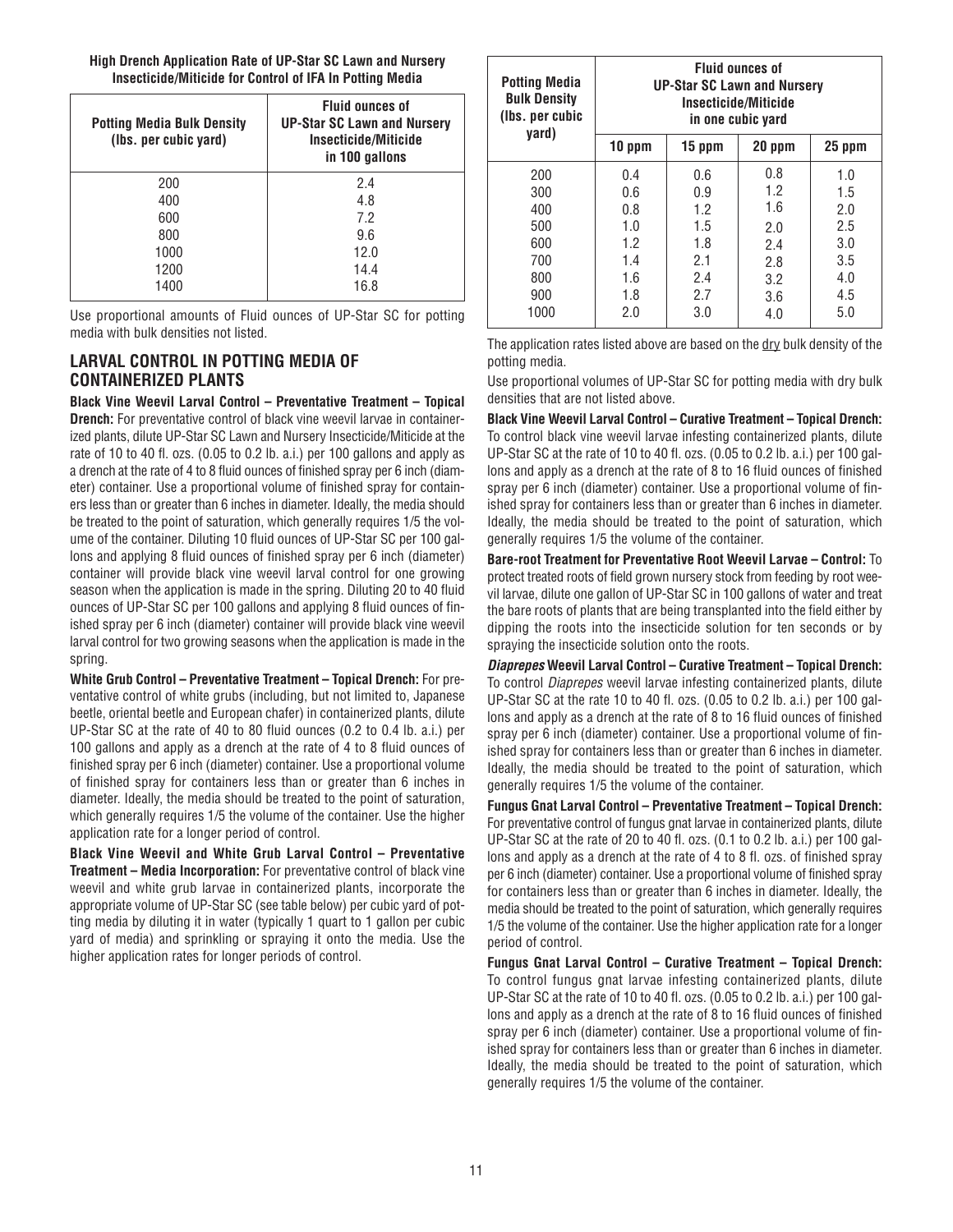#### **IMPREGNATION AND APPLICATION OF UP-STAR SC ON DRY BULK TURF FERTILIZERS**

UP-Star SC Lawn and Nursery Insecticide/Miticide may be impregnated on dry bulk fertilizers. When applied as directed, UP-Star SC/dry bulk fertilizer mixtures provide insect control equal to that provided by the same rates of UP-Star SC applied in water.

**Impregnation:** Apply using a minimum 100 pounds of dry bulk fertilizer per acre with the specified amount of UP-Star SC per acre. Use a closed rotary-drum mixer or a similar type of closed blender equipped with suitable spray equipment. Position the spray nozzle(s) to provide a uniform, fine spray pattern over the tumbling fertilizer for thorough coverage. The physical properties of fertilizers vary, particularly in liquid absorptive capacity. When absorptivity is sufficient, simple spray impregnation of the fertilizer with UP-Star SC provides a satisfactory dry mixture. If the absorptive capacity is inadequate, use of a highly absorptive powder is required to provide a dry, flowable mixture. Microcel E (Johns Manville Products Corporation) is a recommended absorbent powder. Generally less than 2% by weight of Microcel E is required. **DO NOT** impregnate UP-Star SC onto straight coated ammonium nitrate or straight limestone because these materials will not absorb the insecticide. Dry fertilizer blends containing mixtures of ammonium nitrate or limestone may be impregnated with UP-Star SC.

Determine the amount of UP-Star SC Lawn and Nursery Insecticide/ Miticide actually required in the preparation of individual fertilizer mixtures carefully for each production operation. This is necessary to ensure that the amount of pesticide actually contained in the mixture applied to the soil represents the correct rate of use. Bulk fertilizer impregnated with UP-Star SC should be applied immediately, not stored.

All individual Federal and State regulations relating to bulk dry fertilizer blending, registration, labeling, and application of the mixtures are the responsibility of the individual and/or company selling the fertilizer and UP-Star SC mixture.

Fertilizer for this use should be Turf fertilizers recommended for specific regions.

#### **PEST CONTROL ON OUTSIDE SURFACES AND AROUND BUILDINGS**

For control of Ants, Bees, Biting Flies, Boxelder Bugs, Centipedes, Crickets, Earwigs, Elm leaf beetle, Fleas, Flies, Millipedes, Mosquitoes, Roaches (including Cockroaches), Silverfish, Sowbugs, (Pillbugs), Spiders (including Black Widow Spiders), Ticks (including Brown Dog Ticks), and Wasps. Follow additional application restrictions for residential outdoor surface and space sprays under Directions for Use.

Applications to vertical exterior surfaces (e.g., foundations) are permitted to a maximum height of 3 feet from ground level. Sections of vertical exterior surfaces that abut non-porous horizontal surfaces can only be treated if either 1) these sections are protected from rainfall and spray from sprinklers or 2) they do not drain into a sewer, storm drain, or curbside gutter (e.g., not to sections that abut driveways or sidewalks that drain into streets).

Apply UP-Star SC using a 0.03 to 0.06% emulsion as a residual spray to outside surfaces of buildings including, but not limited to, exterior siding, foundations, porches, window frames, eaves, patios, garages, refuse dumps, lawns such as grass areas adjacent or around private homes, duplexes, townhouses, condominiums, house trailers, apartment complexes, carports, garages, fence lines, storage sheds, barns, and other residential and non-commercial structures, soil, trunks of woody ornamentals and other areas where pests congregate or have been seen. Use a spray volume of 2 to 10 gallons of emulsion per 1,000 square feet.

**Mixing Directions:** For 0.03% emulsion, mix 0.5 fl. oz. of UP-Star SC per gallon of water. For 0.06% emulsion, mix 1 fl. oz. UP-Star SC per gallon of water (1 fl. oz. = 2 tablespoons). Do not use household utensils to measure UP-Star SC. Use the higher rate for heavy pest infestation, quicker knockdown or longer residual control. Repeat treatment may be necessary to achieve and/or maintain control during periods of high pest pressure. Repeat application is necessary only if there are signs of renewed insect activity. Repeat applications are permitted provided that the maximum label rate is not exceeded.

**Perimeter Treatment:** Treat a band of soil and vegetation 6 to 10 feet wide around and adjacent to the structure. Also, treat the foundation of the structure to a height of 2 to 3 feet. Apply 0.5 to 1.0 fluid oz. of UP-Star SC per 1,000 square feet in sufficient water to provide adequate coverage (refer to Dilution Chart).

For sections of foundation that abut non-porous horizontal surfaces, the treated areas must be protected from rainfall and spray from sprinklers or they do not drain into a sewer, storm drain, or curbside gutter (e.g., not to sections that abut driveways or sidewalks that drain into streets).

**For Ant and Fire Ant Mounds use UP-Star SC 0.06% emulsion as Drench Method:** Apply 1 to 2 gallons of emulsion to each mound area by sprinkling the mound until it is wet and treat a 4 foot diameter circle around the mound. Use the higher volume for mounds larger than 12". For best results, apply in cool weather, such as in early morning or late evening hours, but not in the heat of the day.

## **GENERAL PRECAUTIONS**

For turf treatments apply with ground application equipment only (and apply with nozzles not more than two feet above the grass).

Do not apply when wind conditions favor downwind drift to nearby water bodies.

Do not apply when wind velocity exceeds 10 miles per hour.

Avoid application when wind gusts approach 10 mph.

Do not apply when a temperature inversion exists.

Apply using nozzles that provide the largest droplet size compatible with adequate coverage.

Do not apply for surface feeding pests if rain is expected within 12 hours (or whatever time is necessary for the spray to dry).

Do not apply by ground equipment within 25 feet of lakes, reservoirs, rivers, permanent streams, marshes or natural ponds, estuaries, and commercial fish farm ponds.

Do not apply when grass areas are water-logged or the soil is saturated with water (i.e., will not accept irrigation).

## **DEALERS SHOULD SELL IN ORIGINAL PACKAGES ONLY.**